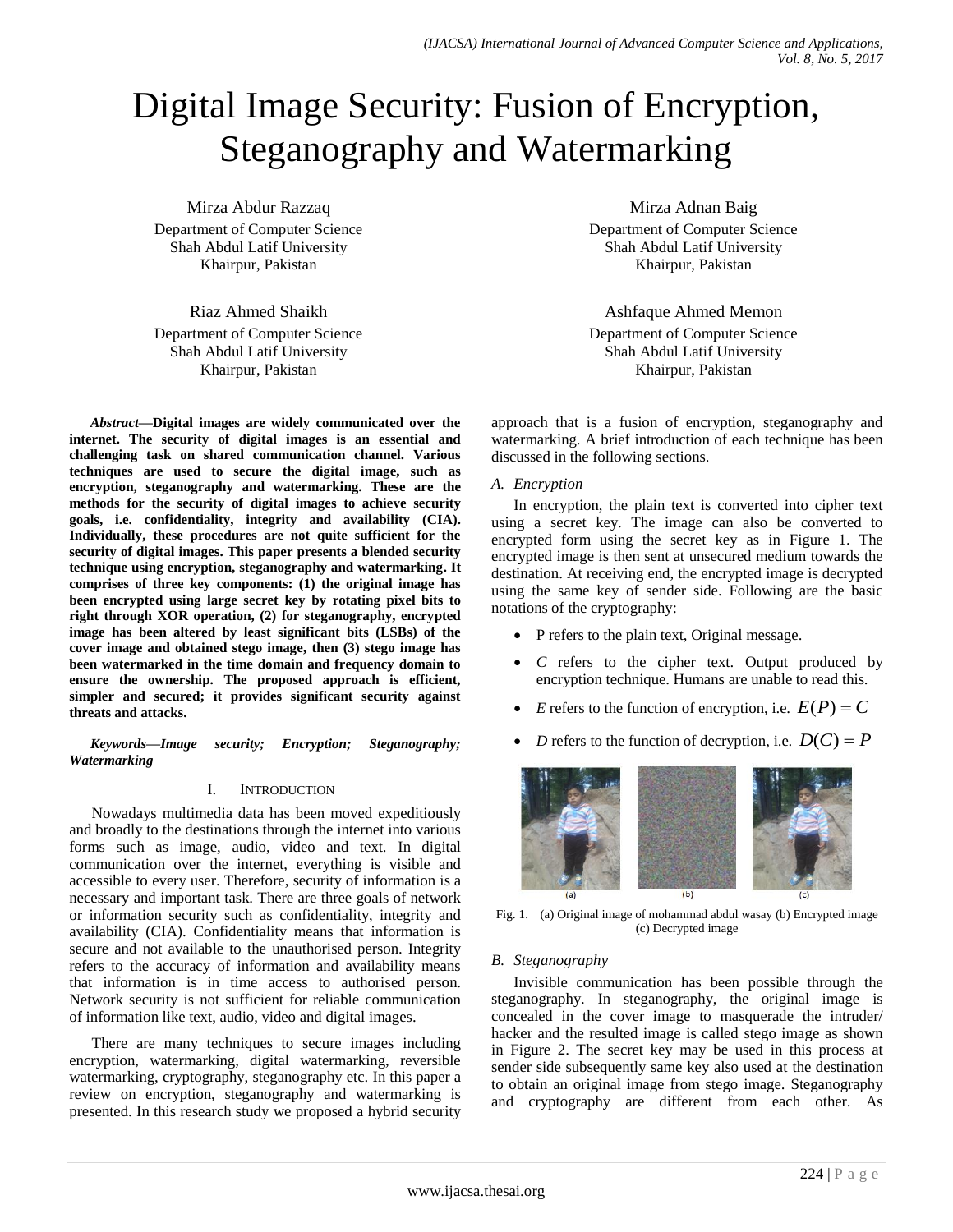cryptography concentrates on retaining a message's contents secrete, the steganography concentrates on the secrecy of the existence of a message.



Fig. 2. Process of steganography

# *C. Watermarking*

In watermarking, the signature is embedded in a digital image which may be visible or hidden for ownership of the image. There are various applications of watermarking such as content archiving, temper detection, protection of copyright, meta-data insertion and monitoring of broadcast. Figure 3 demonstrates the two types of visible watermarking i.e. (a) text watermarking and (b) image watermarking. Hidden watermarking has been shown in Figure 4.



Fig. 3. Visible watermarking. (a) Text watermarking (b) Image Watermarking

# II. LITERATURE REVIEW

Chen and Lai [1] presented security system for encryption of images using cellular automata CA by substitution of image pixels recursively. The proposed procedure performs confusion diffusion properties because of CA's flexibility. The encryption model produces lossless images using the same large secret key at both sender and receiver sides by replacing pixel values. The authors used two images colour and grayscale in simulation to show strong performance. The proposed CA system uses hybrid two dimensional von Neumann cellular automata for a key stream of random sequence and recursive substitution. They also discussed the benefits of suggested system as the keys; secret, type selection, CA, and iteration keys are of variable lengths, the second benefit is that to cover replacement and cropping attack due to 2-D CA size with respect to size of image, and third one advantage is its economy in computational uses of resources for encryption and decryption as it uses only simple logical and integer arithmetic operations. And the new system is better than RC-4, AES, and 3-DES.



Fig. 4. Hidden Watermarking [10]

In [2] Al-Husainy discussed a new approach for image security by using two simpler and efficient methods of confusion and diffusion, both are Boolean operations, the first is XOR operation which is performed on bits of digital image pixels and the former is to rotate pixel bits right circularly. The procedure is applied many times so the plain image becomes cipher image due to increasing demands of high speed networks. The results are also analysed using key space, key sensitivity and statistically. This method is very simple because of XOR and circular rotate right operations and strong due to the big size of the secret key. The model is quite perfect and sufficient for a wide variety of image processing applications.

A novel approach to digital image security using cryptosystem with steganography presented by Azam [3], in which encryption is based on gray-scale substitution boxes (sboxes) of RTSs and phase embedding method. RTSs depend upon secret image pixel size fuzzily and of variable size. The spatial and frequency domains of the source image are used to generate two random masks. The secret image is embedded in host image performing steganocrypto systems using two different RTSs on host image to produce a random mask. At the receiving end, host image is required to decrypt the secret image so host image is also diffused with another RTS and embed with the secret image. The author claims that this s-box cryptosystem plus steganocrypto system is the state-of-the-art cryptosystem and can be used for colour images and hiding of data after little alteration.

Koppu and Viswanatham [4] proposed a chaotic cryptosystem for image security depending upon a Hybrid Chaotic Magic Transform HCMT, which performs image privacy along with image encryption and decryption. Lanczos algorithm is also used to produce a pseudorandom number in the form of eigenvalues and eigenvector in low time complexity. Pixels are also mixed randomly using hybrid CMT technique with GEM shifting. So the proposed method is better to face attacks like differential, brute-force, chosen plaintext,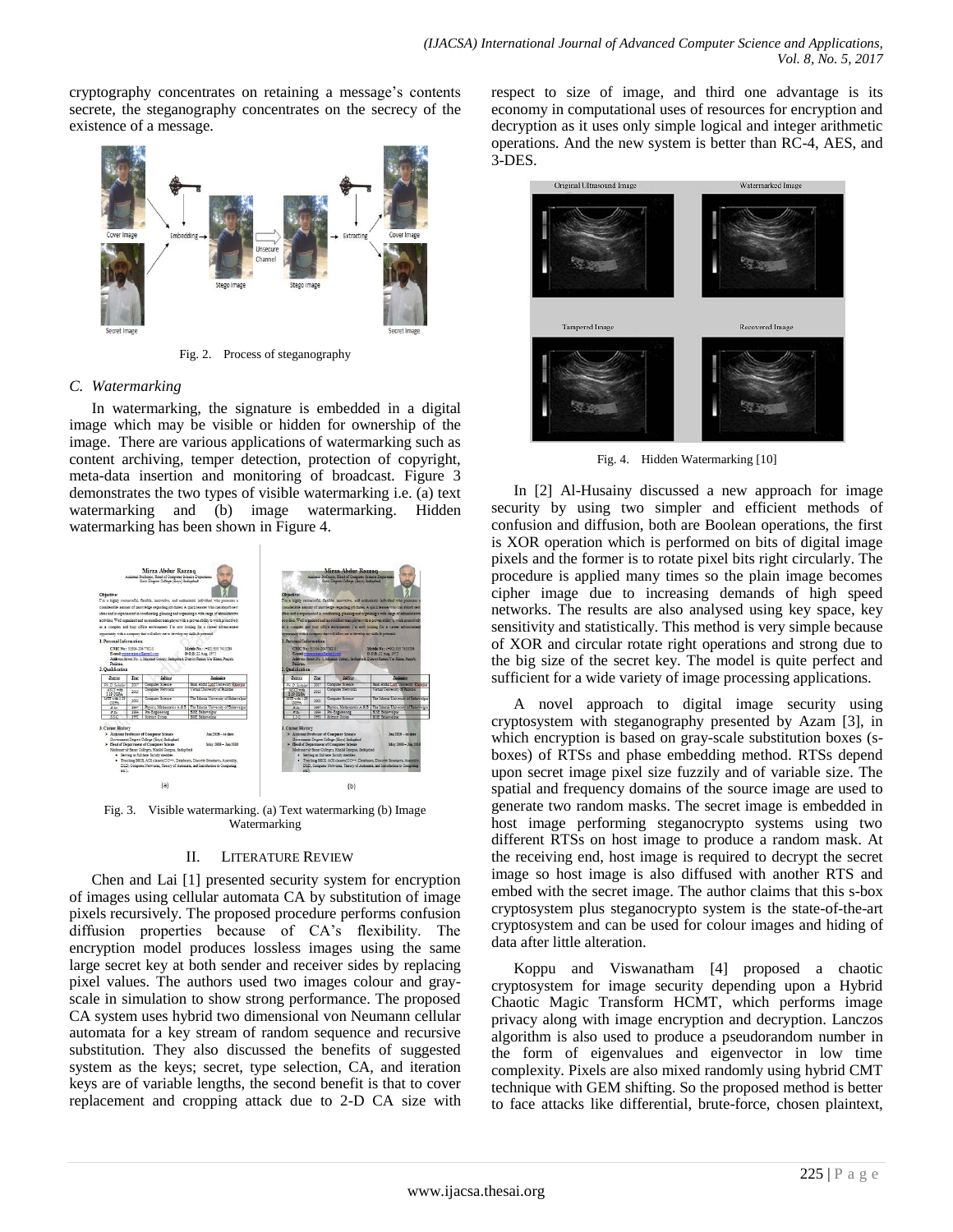known cipher plaintext, key sensitivity, information entropy, security key space, and also numerous noise attacks. The suggested method is more suitable for the security of 3D medical images and applications which recover the rain images.

Pushpad et al. [5] reviewed different image security algorithms based on the generation of random numbers to encrypt/decrypt images, watermarking, reversible integer wavelet transform, random matrix, histogram, compression, shuffling of pixels, reversible watermarking and steganography, digital watermarking in frequency and time domain. But they proposed a combined procedure of encryption of image and reversible watermarking. First of all image is encrypted then the watermark is embedded to increase efficiency and confidentiality. The watermark is embedded in the frequency domain to increase capacity although it could be embedded in both time and frequency domains.

Verma and Jain [6] described a less complex algorithm to encrypt images using Dual Tree Complex Wavelet Transform which divide the image into approximation and detail parts. The first is encrypted with the help of pixel chaotic shuffle technique and other is protected using Arnold Transform. According to authors' claim the image is highly secured even if its first is removed without extracting algorithm then the complete image cannot be achieved. The simulation results also showed that the decrypted image at receiving end is entirely same as original while having entropy differences and mean errors.

Wang et al. [7] suggested DWT, discrete wavelet transforms along with multi-chaos for encryption as these are applicable in body area network. According to proposed algorithm, the two dimensional discrete wavelet transform is used for spatial reconstruction of decomposed image then for space encryption multi-chaos matrices are used. The algorithm is excellent against attacks. The benefits of the proposed algorithm are; it hides the size of the image to increase safety, have key space large which makes the intruders troublesome. Chaotic methods are used to produce random keys. The encryption is done using pixel values and locations. Multichaos performs pixel gray change and DWT is used for encryption using pixel scrambling.

Garg and Kamalinder [8] presented image security system based on steganography and encryption using AES; a hybrid approach especially for cloud computing as it is emerging online storage for users with little responsibility and easiness due to not managing computer hardware. For steganography, the cover image is used based on colour illumination based estimation (CIBE), and bits of encrypted images are changed with least significant bits LSBs of each pixel of the cover image to hide it. One bit difference of original image does not affect its quality and it seems like the original image. In [9], Sedighi and Fridrich focused on four embedding algorithms used in steganography for embedding source image with cover image by following three rules. The authors say that the rules have a strong impact in steganography and provide awareness to researchers about saturated pixels that these are although rare but their impact on steganalysis is not negligible. Three rules discussed in this paper are; initially changes are allowed

then corrected dynamically, the change in values at boundary allowed as single sided and last one is that no change is allowed in values of the boundary at all. After experiments, the authors found that rule three is the best.

A lossless compression watermarking technique was presented by Badshah et al. [10] to secure sensitive images like medical images for example ultrasound, X-ray, CT scan, ECG, MRI images because the physicians have to take a decision depending on these medical reports for treatment. This LZW technique recovers alteration in images if changed due to noisy channel or intruder. The authors proved in their research that the watermark bits are reduced so that total image size is decreased and based on secret key and ROI (region of interest)to secure the medical image in tele-radiology. The authors also notified that if the watermark bits are too much reduced i.e. 0 and 1 then image quality will also be degraded so watermark bits are minimised at optimal limits. At receiving end, the secret keys of the watermark are compared to ensure ROI, it is authentic then the image is used for the medical analysis otherwise image is recovered lossless and temper localization is needed.

## III. IMAGE SECURITY TECHNIQUES

There are various security techniques are available for the security of digital image. Table 1 represents the numerous security techniques which are found in the literature for the security of digital image.

| Author(s)                       | <b>Suggested Technique(s)</b>                                                                                                                   | <b>Concluding Remarks</b>                                                                                                                      |
|---------------------------------|-------------------------------------------------------------------------------------------------------------------------------------------------|------------------------------------------------------------------------------------------------------------------------------------------------|
| Chen and Lai<br>[1]             | Cellular<br>automata using<br>recursive substitution and<br>random sequence<br>to<br>confusion<br>perform<br>diffusion for<br>image<br>security | The secret key with<br>variable<br>length,<br>safeguard<br>against<br>cropping<br>and<br>replacement attack.                                   |
| Al-Husainy<br>$\lceil 2 \rceil$ | Confusion<br>diffusion<br>performing XOR operation<br>to right rotate pixel bits to<br>encrypt image                                            | Simpler and<br>strong<br>because of XOR and long<br>key, and is ideal and<br>adequate<br>for<br>image<br>processing system.                    |
| Azam $[3]$                      | Steganography using gray-<br>scale substitution boxes<br>using fuzzy logic and phase<br>embedding technique.                                    | Used two random masks<br>in frequency and spatial<br>domains,<br>the<br>cryptosystem is state of<br>the art and suitable for<br>colour images. |
| Pushpad et al.<br>[5]           | Combined procedure<br>of<br>image encryption<br>and<br>reversible<br>watermarking<br>embedding in frequency<br>domain                           | Increases confidentiality<br>and efficiency.                                                                                                   |
| Verma<br>and<br>Jain $[6]$      | Image encryption using<br>less complicated technique<br>Tree<br>Complex<br>Dual<br><b>Wavelet Transform</b>                                     | The image is too highly<br>secured for transmission.                                                                                           |
| Garg and Kaur<br>[8]            | Hybrid approach using<br>steganography with colour<br>illumination<br>based<br>estimation and encryption<br>with the help of AES                | Encrypted images<br><b>bits</b><br>altered<br>with<br>least<br>significant bits which not<br>affects the quality and<br>seems like original.   |
| Badshah [10]                    | Watermarking technique<br>using lossless compression                                                                                            | Recovers<br>the altered<br>image due to<br>noisy<br>channel or intruder.                                                                       |

TABLE I. VARIOUS IMAGE SECURITY TECHNIQUES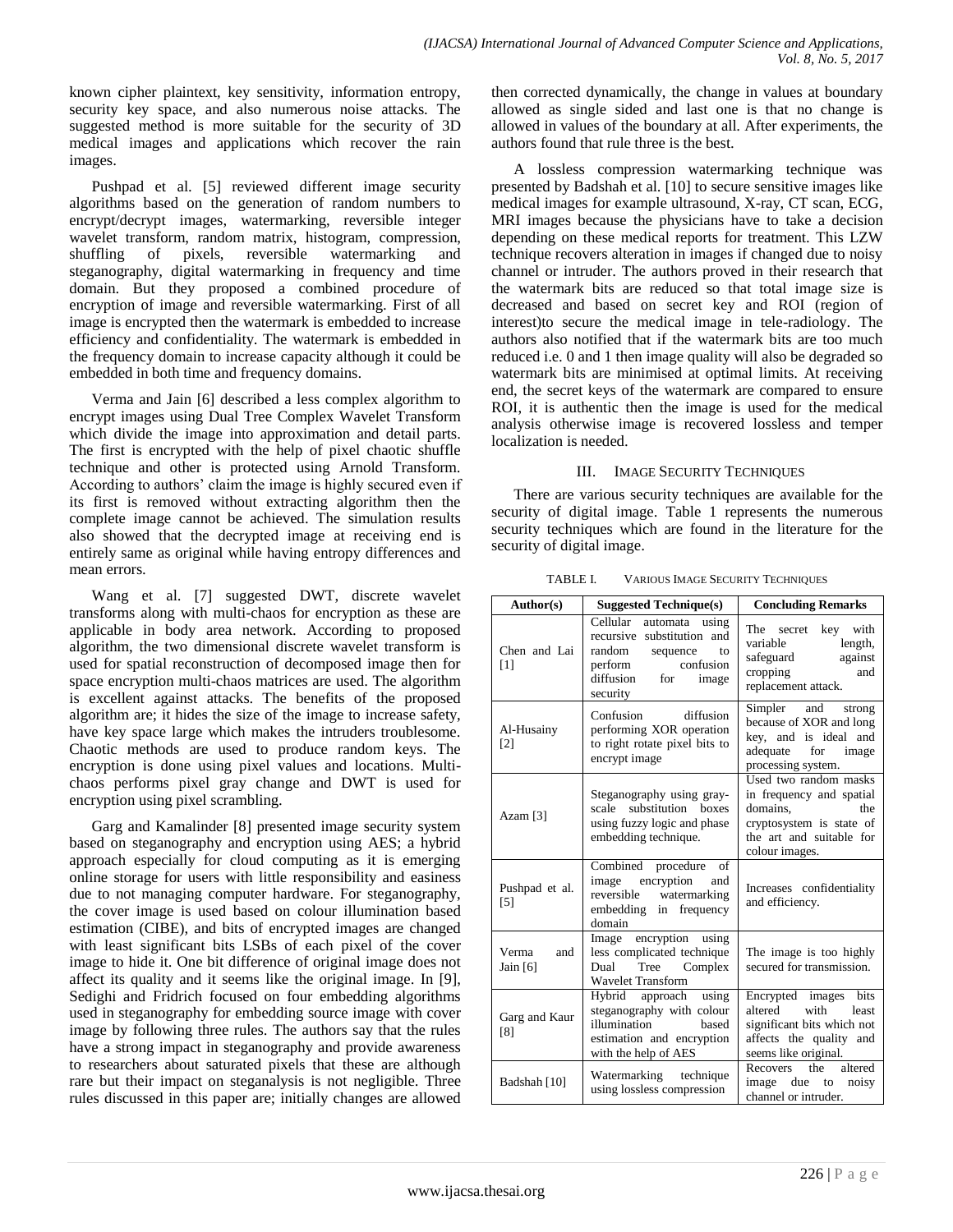#### IV. PROPOSED METHOD

A blended image security technique is proposed to ensure the confidentiality, integrity, and availability for digital image transmission over unsecured shared medium. First of all the original image is encrypted with the large key using confusion diffusion method with exclusive OR operation on pixel bits to shift or rotate to encounter replacement and cropping attacks. Next, bits of the encrypted image are changed with least significant bits of the cover image to perform steganography so the image quality is not affected. At last watermarking technique is applied to ensure ownership, in time and frequency domain against recovery if altered because of a hacker or noisy channel.

## *A. Algorithm ofProposed Approach*

The proposed algorithm is the fusion of three security methods such as encryption, steganography and watermarking.

#### **Algorithm**

- 1. Take the original image, encrypt it using large secret key by rotating pixel bits to the right using XOR operation.
- 2. Then the encrypted image is altered with least significant bits of the cover image to perform steganography.
- 3. Then stego image is watermarked in time and frequency domain to preserve ownership.
- 4. The watermarked stego image is then sent towards destination through unsecured shared channel may be like a wireless medium.
- 5. On receiving end de-watermarking is applied to confirm ownership.
- 6. Then the encrypted image is recovered from stego image after applying de-steganography.
- 7. At last step encrypted image is decrypted using the large secret key as applied at the sender.
- 8. The original image is recovered after performing three security phases.

## *B. Flowchart of Proposed Approach*

Each and every step of proposed method is visualised graphically in Figure 5. It represents the flow chart of the proposed method.

#### *C. Results Evaluation*

Results have been evaluated by measuring the image quality of original image and stego image. Commonly two measures are used such as Peak Signal Noise Ratio (PSNR) and Mean Squared Error (MSE). Equation 1 and equation 2 represents the formula of MSE and PSNR respectively.

• Mean Squared Error

$$
MSE = \frac{\sum_{R,C} [I1(r,c) - I2(r,c)]^2}{R*C}
$$
 (1)

R and C represent the rows and columns respectively in the query images.

• Peak Signal Noise Ratio (PSNR)

$$
PSNR = 10 \log_{10} \frac{V^2}{MSE}
$$
 (2)

V is the maximum value in the data type of query image.

Table 2 shows the PSNR result of the cover image. PSNR is applied to measure the quality of two images i.e. original image and stego image. A decibel (dB) is a measurement unit of PSNR.

TABLE II. RESULT OF PSNR

| <b>Original Image</b>            | <b>PSNR</b> (dB) |
|----------------------------------|------------------|
| MohmmadAbdurRafay<br>in Figure 6 | 55.4993          |

 $PSNR > 36$  dB, it means a human cannot differentiate between the original image and stego image. Furthermore, histogram analysis also used to assess the efficiency of proposed technique. Figure 6 shows the original image and stego image with their corresponding histograms. The histograms of the original image and stego image are almost same and both histograms of the images don't have any significant difference. Figure 6(a) shows the original image, Figure 6(b) shows the stego image, and Figure 6(c) and Figure 6(d) illustrate the histograms of the original image and histogram of the stego image respectively. Furthermore, the proposed method is also compared with the exiting method [5] and found more efficient and secured.